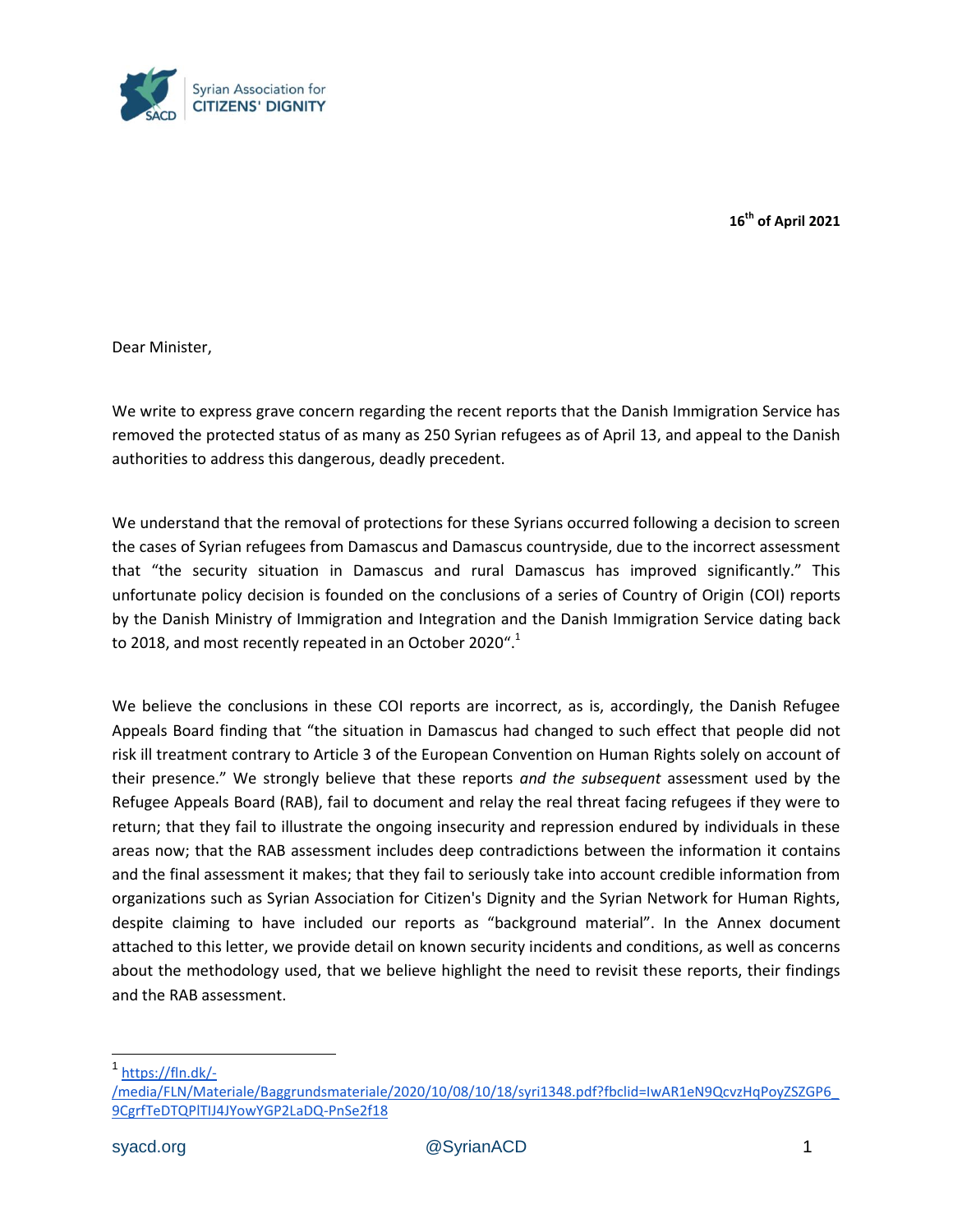

While the Appeals Boards decision cites Danish law, namely the Aliens Act, section 7, subsection 3, as the basis for removing protection for individual Syrians, we maintain that such a decision is indeed in direct breach of the European Convention on Human Rights, Article 3, which states that 'no one shall be subjected to torture nor to inhuman or degrading treatment or punishment.' We remind that the European Court of Human Rights held that the fundamental nature of Article 3 is in holding that states cannot deport or [extradite](https://en.wikipedia.org/wiki/Extradition) individuals who might be subjected to torture, inhuman or degrading treatment or punishment, in the recipient state and that this provision prohibits the [extradition](https://en.wikipedia.org/wiki/Extradition) of a person to a foreign state if they are likely to be subjected there to torture. It is well documented that the situation in Damascus and Damascus countryside, as well as the rest of Syria, is absolutely not safe for refugees to return without being exposed to a risk of arbitrary arrest, torture and inhumane treatment and any extradition or transfer of Syrian refugees to Damascus or any other part of Syria, particularly areas held by the Syrian regime, would constitute a breach of the Article 3 of ECHR. There can be no individual assessment that would exclude a particular Syrian refugee from any area in the country, including Damascus, from this threat.

The threat facing those who have fled abroad from Syria is infinitely higher than that of those who remained behind. This threat is best illustrated in the statement of Syrian regime Air Force Intelligence Head Jamil al-Hassan, who explicitly said that the regime only wants loyalists to return: "A Syria with 10 million trustworthy people obedient to the leadership is better than a Syria with 30 million vandals. After eight years, Syria will not accept the presence of cancerous cells and they will be removed completely."<sup>2</sup>

Moreover, your own Appeals Board's governing body has highlighted four times since June 2019 the need to apply the principle of caution to decisions relating to the removal of Syrians protected status and find in the favor of the claimant if doubt exists. The number of removals to date suggests this caution has not been applied.

As you will be aware, Denmark's position places them in a unique position globally. To date, no governments have formally concluded that Syria is safe for the purposes of removing protection for individuals on a large scale. This has yet to occur in the region, even among Syrian Regime's allies, and runs counter to the shared EU positions documented in the recent BC5 readout and FM statements. Additionally, this position runs counter to Denmark's own foreign policy relating to Syria, regarding the dangerous nature of the security state and the need for accountability and justice for those detained in Syria prisons, a practice and file which continues without resolution.

 $\overline{a}$ 

 $^2$  The Syrian Observer, 2 August 2018: "Jamil al-Hassan: Any and All Opposition Will Be Eliminated" https://syrianobserver.com/features/19769/jamil\_hassan\_any\_all\_opposition\_will\_be\_eliminated.html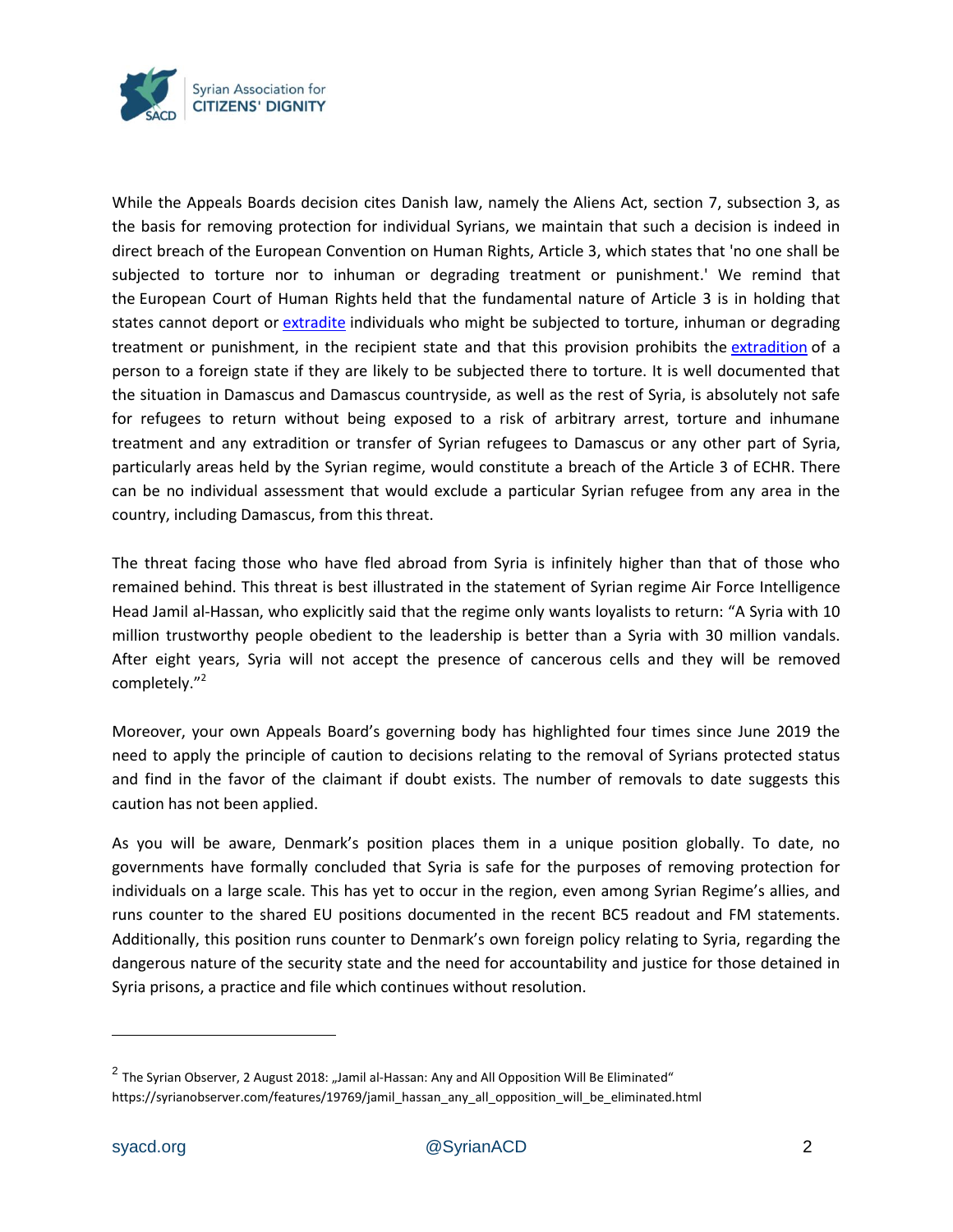

What is extremely worrying for all displaced Syrians is the impact of this decision of Danish authorities, which may be seen as a precedent by other countries in the EU and elsewhere, which currently offer protection to Syrian refugees. Worryingly, the Danish Immigrations Service may be considering to widen their position to other areas of Syria in the future. Again, this runs contrary to all available evidence of the continuing repression facing Syrians in areas under the control of the Syrian regime.

In view of this, SACD asks the Ministry of Foreign Affairs for a response to the following questions:

- 1. What is the reasoning behind its assessment to not renew or withdraw protection for the individual Syrian refugees from Damascus and Rural Damascus?
- 2. What are the criteria used to determine that in these cases of refugees from Damascus and Rural Damascus withdrawal of protection and their return to Syria would not breach Article 3 of the ECHR?
- 3. What is the justification for continuing to utilize the removal of protection pursuant to Aliens Act, section 7, subsection 3, as a justification for these decisions?
- 4. Will the Ministry of Immigration reconsider its assessment in view of the decision of the European Court of Justice from 19 November, which determined, explicitly in the context of Syria, that people fleeing compulsory military service in Syria can claim refugee status in the EU?
- 5. How did you decide which topic, subtopics and research questions need to be addressed when creating the TOR for the COI reports on Damascus, Rural Damascus, and subsequent geographical areas? Why doesn't this cover the breadth of security concerns faced by Syrians inside Syria, or on return? Is the Danish Government open to revising the scope of these reports and defining the TOR and scope in conjunction with relevant professionals and displaced Syrians themselves?
- 6. How does the Ministry of Immigration see the contradictions in the COI October 2020 report which served as the basis for recent decisions to withdraw protection from Syrian refugees from Damascus and Rural Damascus, where the information in the report directly contradict its final assessment?
- 7. Why has the Ministry relegated reports from the likes of SNHR, SACD and other credible Syrian and international organizations to "background material", when these reports clearly document abuses by the Syrian regime in contrast with the COI report?
- 8. Why hasn't the Danish Immigration Service been applying the principle of caution to case reviews?
- 9. Has the Danish Ministry of Immigration considered the protection concerns caused to Syrian refugees in Denmark by the content of their rejection letters and the proposed use of immigration detention centers for long-term residence for rejected cases, despite the appalling conditions of these centers?